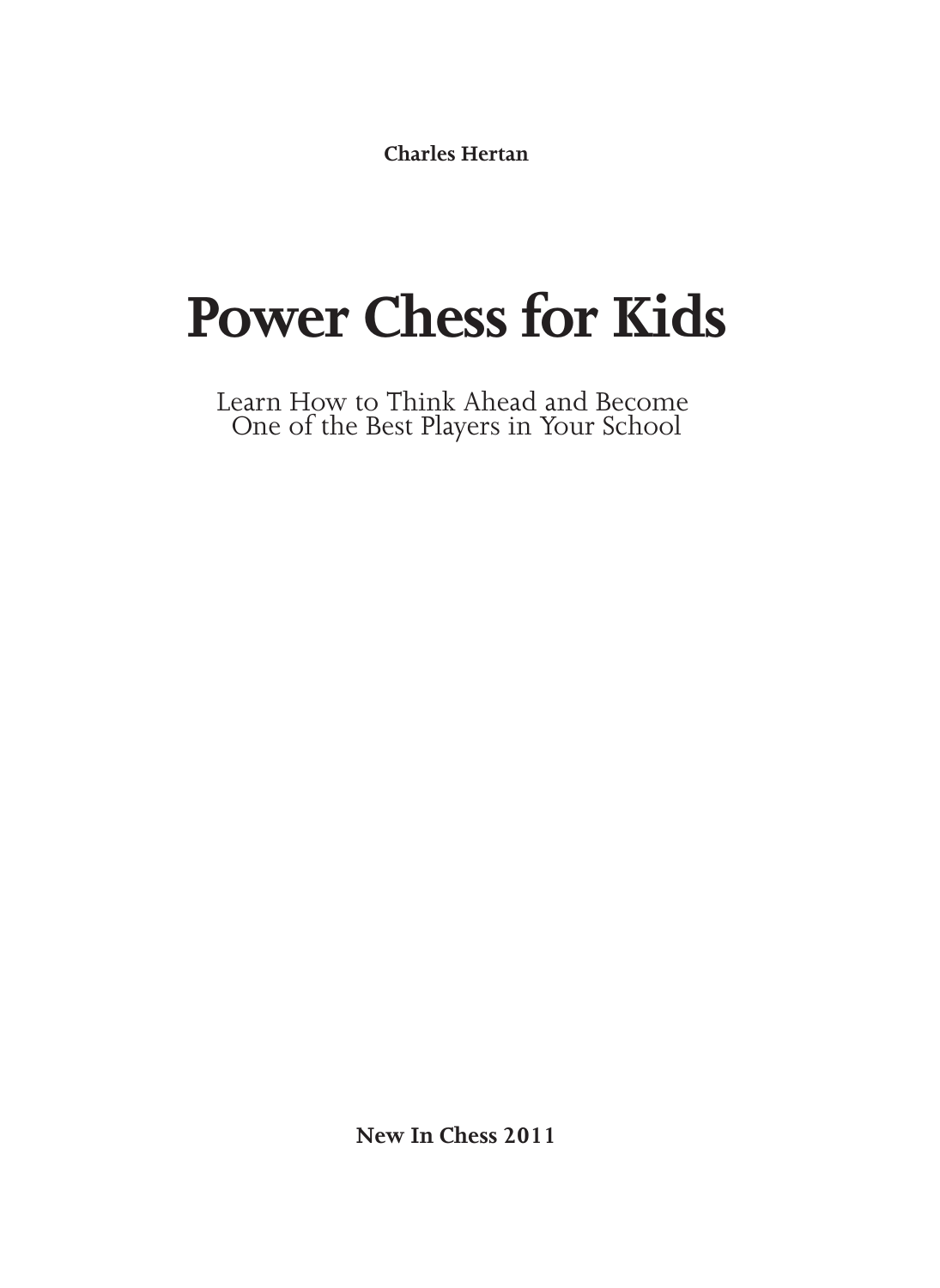## **Contents**

| Introduction<br>Three Skills You Need to Be One of the Best Players in Your School 9 |
|--------------------------------------------------------------------------------------|
| Chapter 1<br>Four Tricks to Help You Think 1.5 Power Moves Ahead. 15                 |
| Chapter 2                                                                            |
| Chapter 3                                                                            |
| Chapter 4                                                                            |
| Chapter 5                                                                            |
|                                                                                      |
|                                                                                      |
|                                                                                      |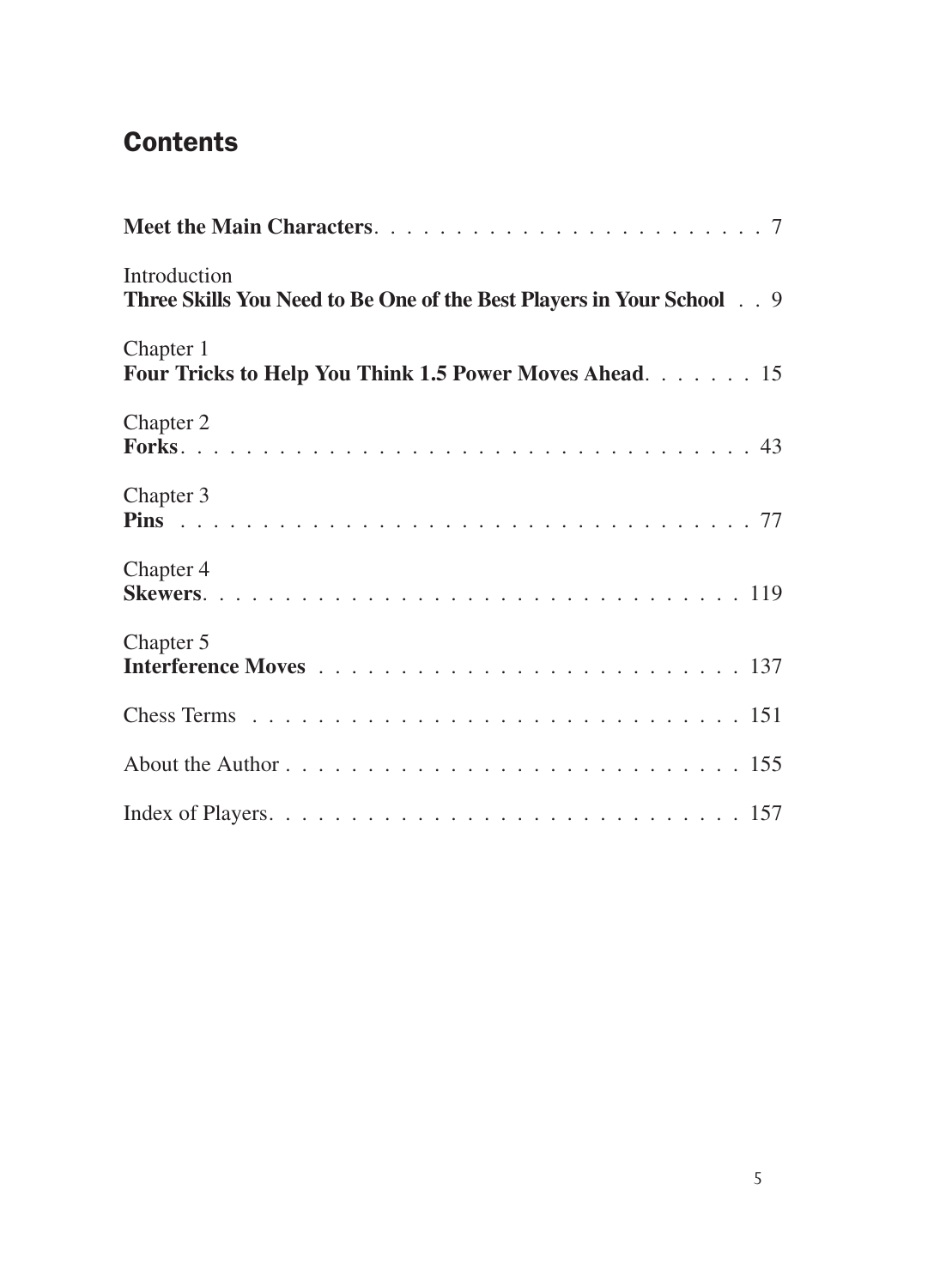# **Meet the Main Characters**

Four fun characters in this book will help you learn **power moves** and think ahead like a pro:



#### **Zort from Zugzwang**

Zort is a teenaged computer from the planet Zugzwang. His favorite hobbies are chess, facebook and googling. Zort thinks his planet is boring, because only computers live there, they all look kind of alike, and they aren't much fun. Zort was googling images of kids playing on planet Earth, and fell in love with these exotic creatures.

When he found out I was writing a kids' book, he wanted to help. As luck would have it, there was one way he could help a lot. Thinking two moves ahead is hard for us humans, so I thought it was unfair that many kids' books expect you to play through 5-move long variations! Hard for us, but easy for computers, who have a big advantage: a perfect picture of the board in their 'minds', after every move! Zort had a great idea: when a variation in the book is longer than two or three moves, he will use his computer **board sight** to show you the key positions.



#### **The Di no saurs**

'The Dinosaurs' is a nickname for players in the first great chess tourna ments, from the 1850's to the 1890's. Why do I call them that? Well, besides being old, they played like dinosaurs: awkward and crude, but also deadly! They didn't like draws, so they went for the kill every game, even in bad positions. This made for excit-

ing chess, full of tactics and great power moves. At first I worried some kids might find these old games boring, but Zort reminded me that most kids love dinosaurs. Plus, think how cool it is that you can look in a book or database and find games that were played 150 years ago! Wouldn't it be *awe some* if one of your games was in a book in the year 2159? If you study and practice hard enough, it really might be!



#### **Power Chess Kids**

Lots of kids' chess books don't answer the questions kids really want to know! So you, the chess kids of the world, have a voice in this book to make comments and ask typical questions that kids of different ages ask when I teach these power moves.



#### **The Chess Professor**

The chess professor will help answer kids' questions and give you important winning tips.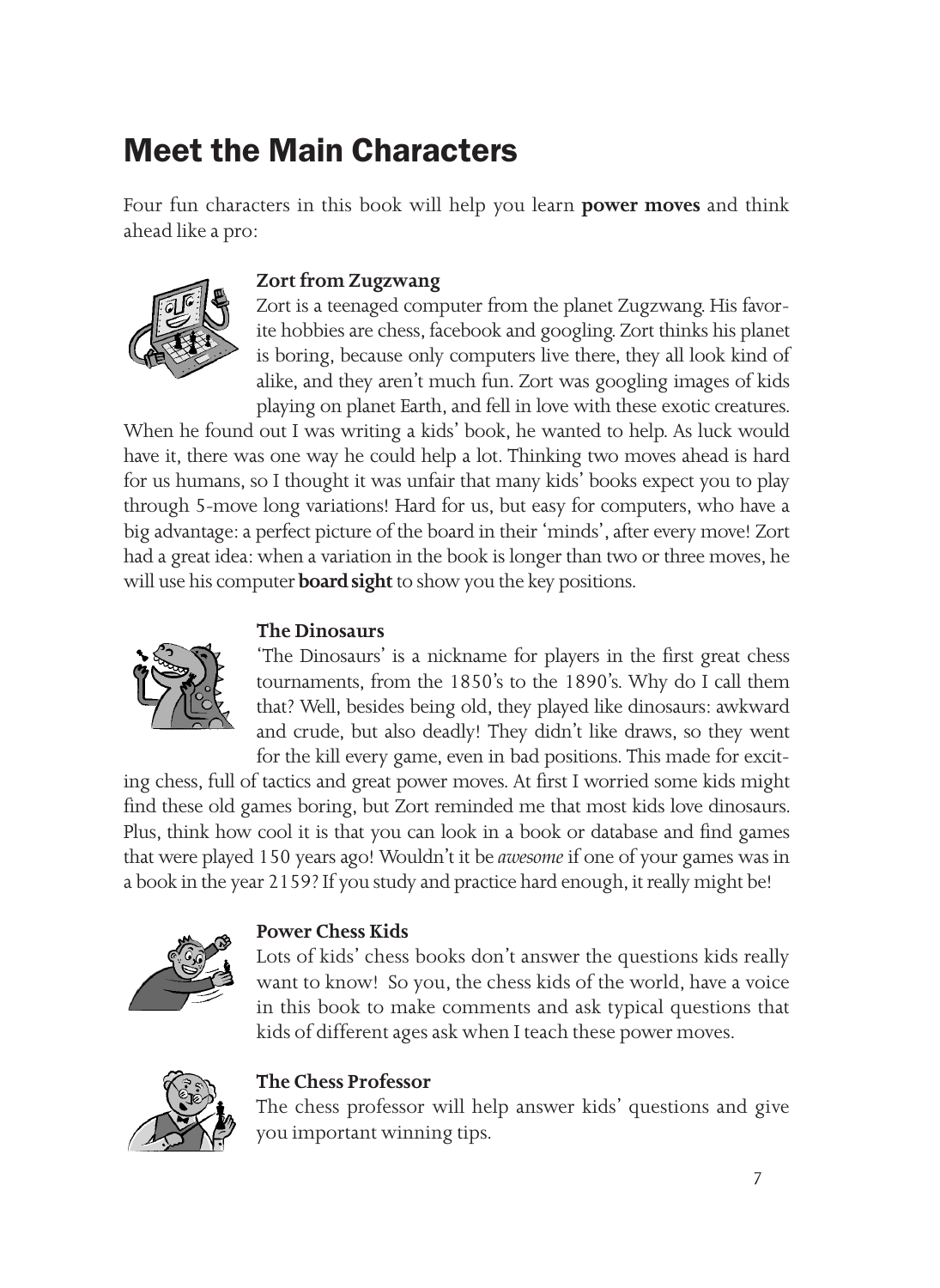## Introduction

# Three Skills You Need to Be One of the Best **Players in Your School**

What are the first three things you should study to become a tiger at chess? The list might surprise you:

- 1. Know the **basic checkmates**.
- 2. Learn the key **master tactics** for checkmate and winning material.
- 3. Work on **think ing one and a half moves ahead**.

In this book we will work mostly on numbers two and three, but you will improve your skills on #1 too. Why doesn't this book focus more on basic checkmates? Well, there are lots of good kids' books on check mate, but not many that teach all the power move tactics that help you think ahead and win games.



Here's another secret:

Learning master tactics is the best way to sharpen *all* three ba sic skills.



How can learning tactics help me think ahead?



Good question! Master tactics help you think ahead in two ways. You learn to recognize patterns that help you find winning moves quickly. Then you start calculating to see how you can make these patterns work in your games.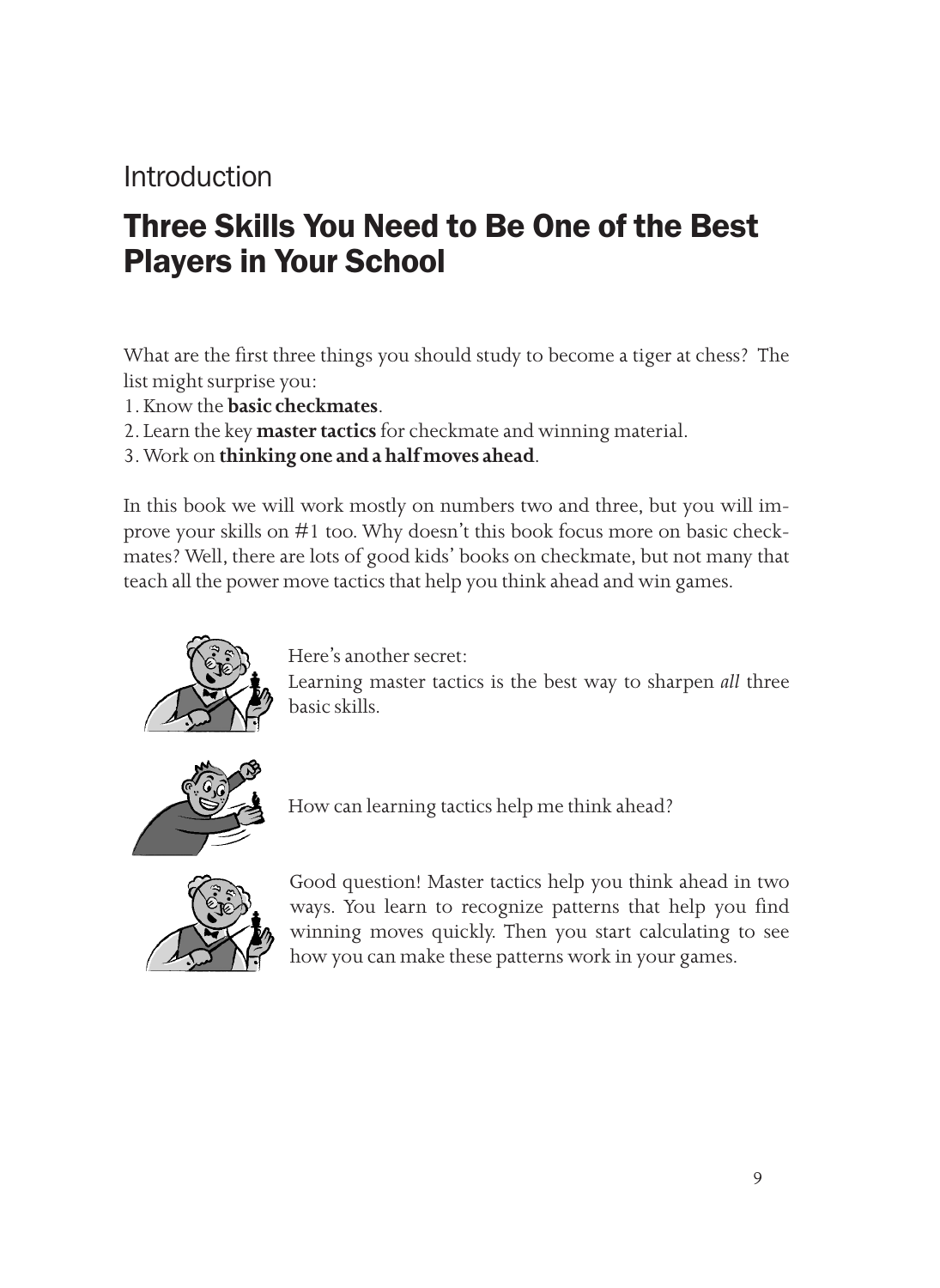

White can win this position, but only if he knows master tactics and sees 1.5 **power moves** ahead! ('one move' in chess means your move, plus your opponent's reply. Your move only is called a 'half move'). Most kids in your school wouldn't know what to do in the diagram. If they've studied pins, they might look at 1. $\triangle$ e7+ or 1. $\triangle$ b4, to attack the pinned black knight. But 1. $\triangle$ e7+?? loses to 1... $\triangle$ xe7 protecting the queen, and if 2.  $\mathcal{W}$ xe7  $\mathcal{W}$ c1+ mates on the back rank.  $1.\&0b4$  is a little better, but Black can escape the pin with, for example, 1... We8!, threatening the same mate.

After reading this book, you will be able to find the winning move in about five sec onds: **1.©xc6! ©xc6 2.Àe7+** re gains the queen and keeps an ex tra knight.

To find this, you only need to see 1.5 power moves ahead – your move, your opponent's best answer, and your winning second play. But most kids wouldn't even consider 1. Wxc6! because it gives the queen. Knowledge of master tactics helps you find this winning pattern easily, by thinking  $-$  'If only I could get rid of his knight, my knight could fork his king and queen. Hey, what if I just take it! Then if he takes back, I still have the win!'

The ability to recognize the **fork trick** by calculating ahead is the only possible way to win this even position, unless your opponent makes a terrible mistake!



That's pretty cool, but what's a power move?



A **power move** is a winning master tactic that requires thinking ahead – one and a half moves or even a bit more. When you start finding these strong moves in your games, you will be a very dangerous player.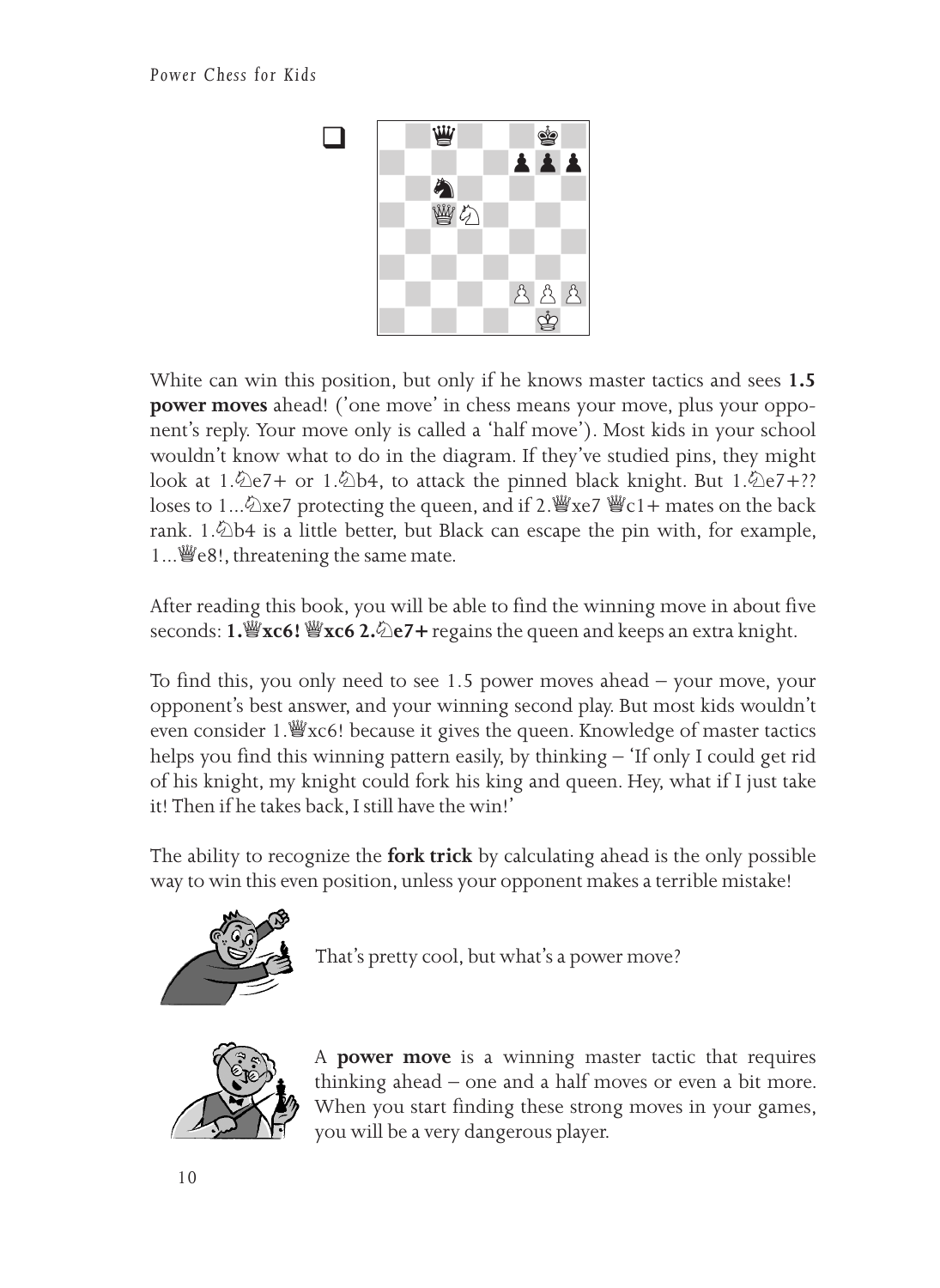

What's so great about thinking 1.5 moves ahead? My friend says he can see *ten* moves ahead!

Well, kids say lots of things when they're trying to impress their friends, you know, like 'my dad once swallowed a whole alligator!' But... that's just silly.

The great Hungarian grand master Richard Réti once admitted that he usually looked only two moves ahead! When kids say they see five moves ahead, what they're really saying is 'I see the next five moves I'd like to play in my dreams, if the other guy rolls over and plays dead!'

But when a grand master says he sees two moves ahead, he means he sees the best moves for *both* sides. That's much harder than it sounds! Consider this: in the first one and a half moves of a game, there are close to  $10,000$  different possibilities!!



OMG! Then how can *any one* find the best 1.5 moves?



When you get better, you will learn to weed out 'silly' moves and just consider a few important ones. Studying master tactics helps a lot, teaching you which **power moves** to look out for. A master always checks for these winning tactics first. If he can't find one, he looks for a good *positional* move to improve his pieces a little bit.



So how far ahead do most kids *really* analyze?



A chess teacher from England named Richard James tested a whole bunch of kids from different school chess clubs, from young kids to older teenagers. He gave them many tactical positions to solve, and this is what he found: Most kids think just one half of a move ahead. They only see

what *they* want to do! Mr. James calls this kind of thinking, 'I go there, then I go there...' because it leaves out something very important: the opponent's best answer!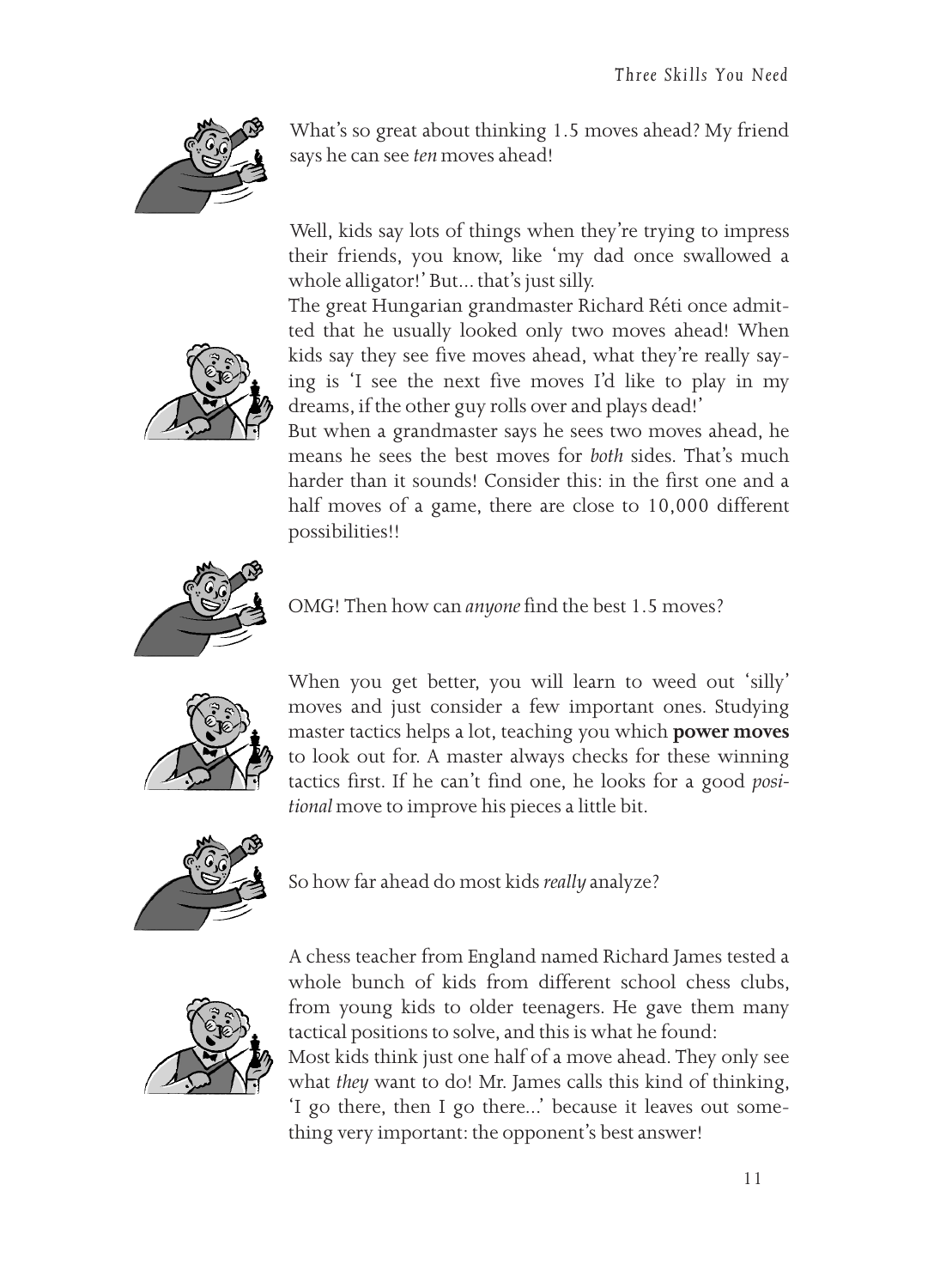

Michal Scheichenost-Daniel Obdrzalek, Morava U-12, 2008

This position is from a kids' tournament. White achieved a totally won position, but understandably, he got mixed up. He wanted to hang onto his knight without leaving his bishop unprotected, so he thought he had the perfect solution: **1.**  $\triangle$ **xc4??**. But poor Michal was using Mr. James' 'I go there, then I go there' thinking, and forgot to calculate Black's most forcing reply,  $1...$   $\ddot{w}d1\#$ ! (I bet you saw that one coming!).

How would a master have played it? Well, trying to hang onto everything with 1. We3 or 1. Wea5 is OK, but after 1...c3! he will still have to give up one of his pieces to avoid back rank mate. After considering a few purposeful options, a master would find 1.0-0!  $\mathscr{L}xd2$  2.  $\mathscr{L}xc4$ , returning one of the pieces to remove all danger and reach an easily won endgame with the extra bishop and passed a-pawn.



I'm still not sure about your list of the three things I need to become a powerful chess player. What about studying openings and endgames?

Well, those are important too, but you need to learn master tactics first.



Power moves will help you win in all stages of the game! Many kids place much too much importance on openings. In the great Soviet School of chess, students studied only master tactics and endgames for the first year! If you learn a few basic opening principles like developing quickly and controlling the center, and learn the few most important basic endgame checkmates, you will still be one of the best players in your school if you practice thinking 1.5 power moves ahead.

I promise!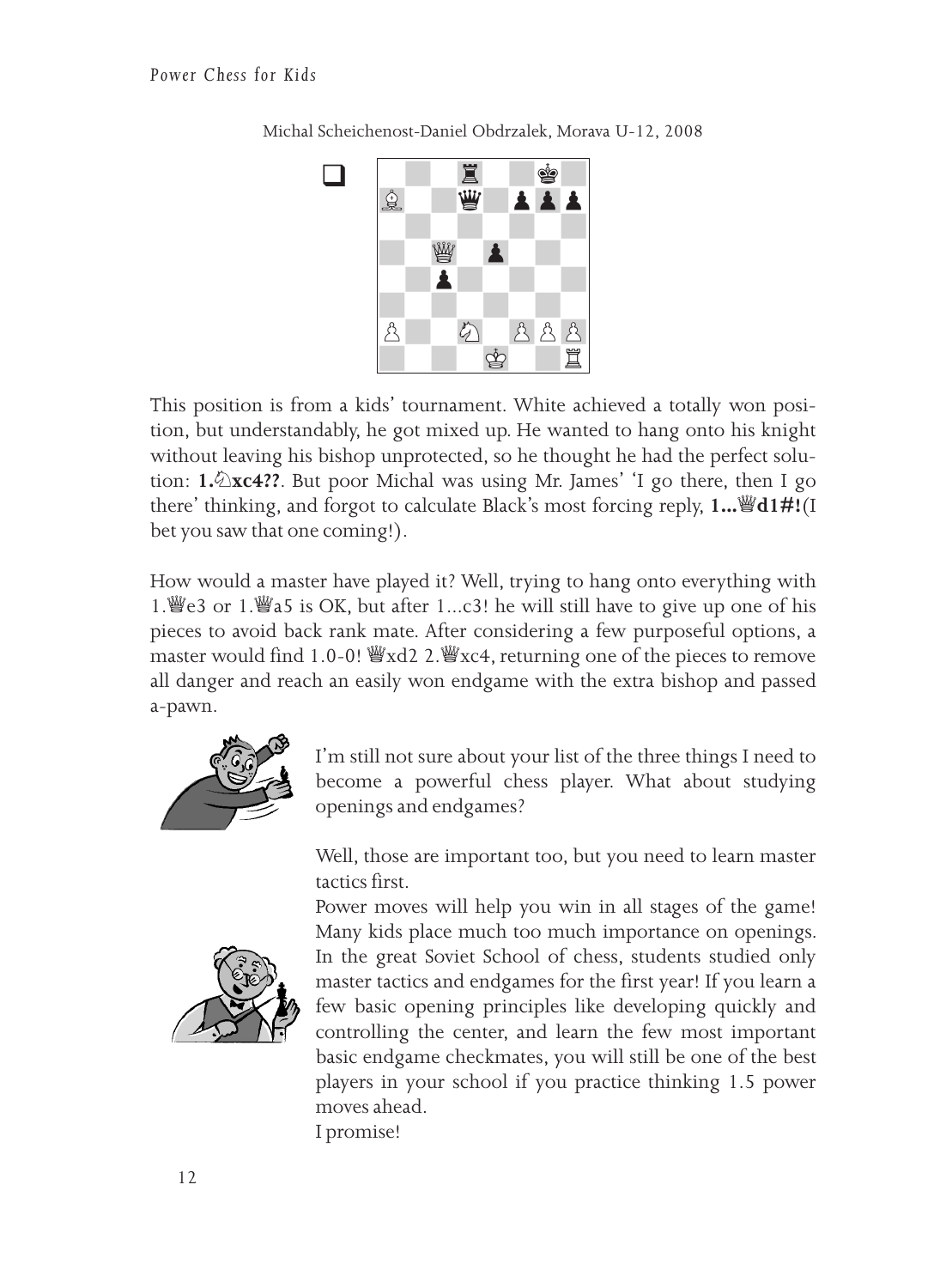## Power Trick #3: Takes Takes Bang!

Here's the best way to start thinking one and a half power moves ahead. Let's say you have a chance to take a protected piece or make a trade. In some games, you may have chances like that almost every turn!

Here's what I want you to do: try looking 1.5 power moves ahead, by saying: 'If I take, he takes back, and *then* what can I do?' Answering this simple question is going to win you lots of chess games.





Sure! It works for the masters, and it will work for you too. The trick is to work on your board sight so you can visualize any winning second moves after the two captures on move one.

Stefansson-Kasparov, Reykjavik 1995



Did you use the values? Ex-World Champion Garry Kasparov is down a rook for bishop and pawn (one point). How does he think about this position?

A trade is possible, so he must start by calculating: **1...Latexect 11 +** (Takes) **2.Late** (Takes)... (see next page)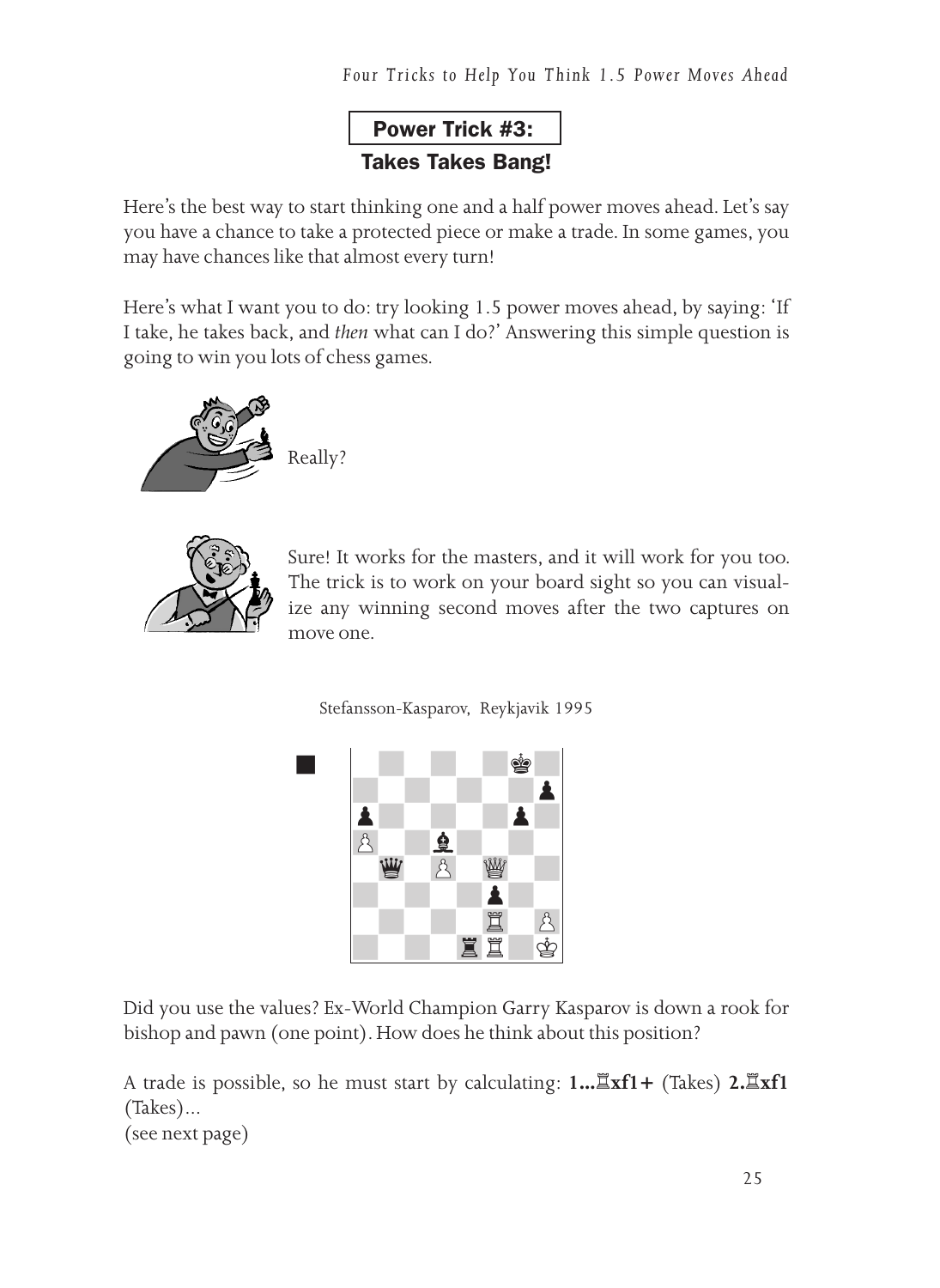

2...f2+ (Bang!!) This tremendous power move uncovers a check by the bishop, while also defending the white  $\dot{\mathfrak{B}}$ 's escape square g1. Mate next! By finding a winning tactic after the trade, Garry knocked off a strong grand master.

Rodriguez Lopez-Vassallo Barroche, Corrado Villalba, 2008



This one looks tricky, but Black uses great *board sight* to discover that making a trade opens a winning line for his queen:

#### **1...Ãxf2!** (Takes) **2.Õxf2** (Takes)



**2...©h1#!** (Bang!).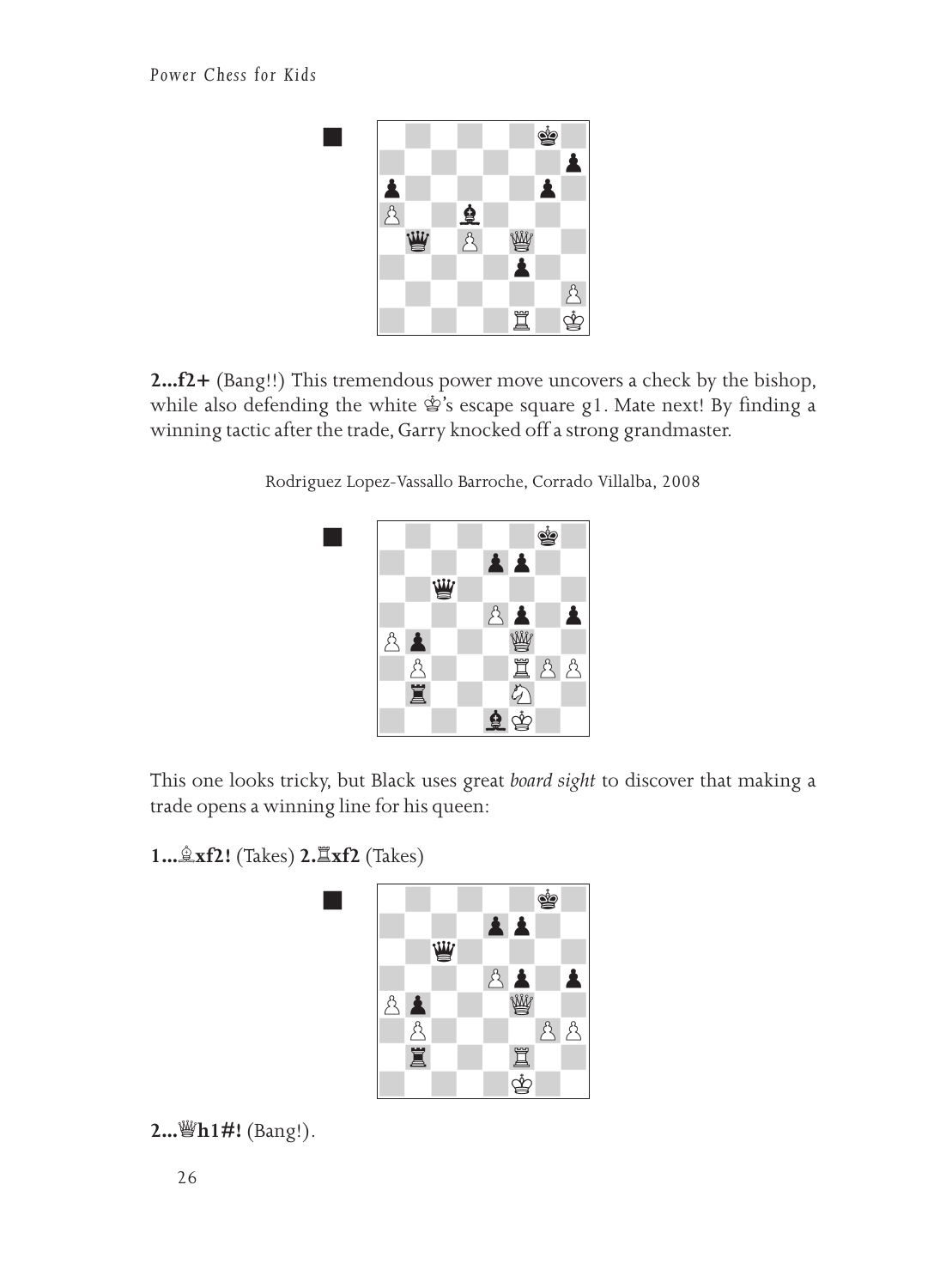### Sneaky Pins 2: **Square Invasions**

Masters don't overlook sneaky-pinned piece captures too often, but even they miss enemy pieces entering key attacking squares that look guarded, but aren't thanks to a sneaky pin. It's easier to notice that your piece is attacked, than to see that a key *square* is left open. But these sneaky square invasions can be just as powerful as taking a piece, often leading to big material gain or mate!

Naiditsch-Carlsen, Wijk aan Zee 2006



Magnus is down an exchange and a pawn, but he sees that his queen can enter a crushing square that looks off-limits. The sneaky invasion 1... **\\\\\\\\**qq{24! exploits the  $\triangle$ b7's absolute pin on the f-pawn to threaten the killer check 2... $\triangle$ xf3+. If 2.h3  $\mathscr{L}_{g3}$ ! closes the white  $\mathring{\mathscr{L}}$ 's air hole on h2; 3. $\mathring{\mathscr{L}}$ xf4  $\mathring{\mathscr{L}}$ xf3+ 4. $\mathscr{L}_{x}$ xf3  $\mathscr{L}_{x}$ xf3+ and 5... $\mathcal{W}$ xf4 wins the queen for just a rook, so White resigned.





Instead of just taking the h-pawn, White uses the paralysis of the pinned  $\&$  f6 to enter an 'impossible' square and pry the black king from the defense of his bishop: **1.©g7+!** wins in stantly.